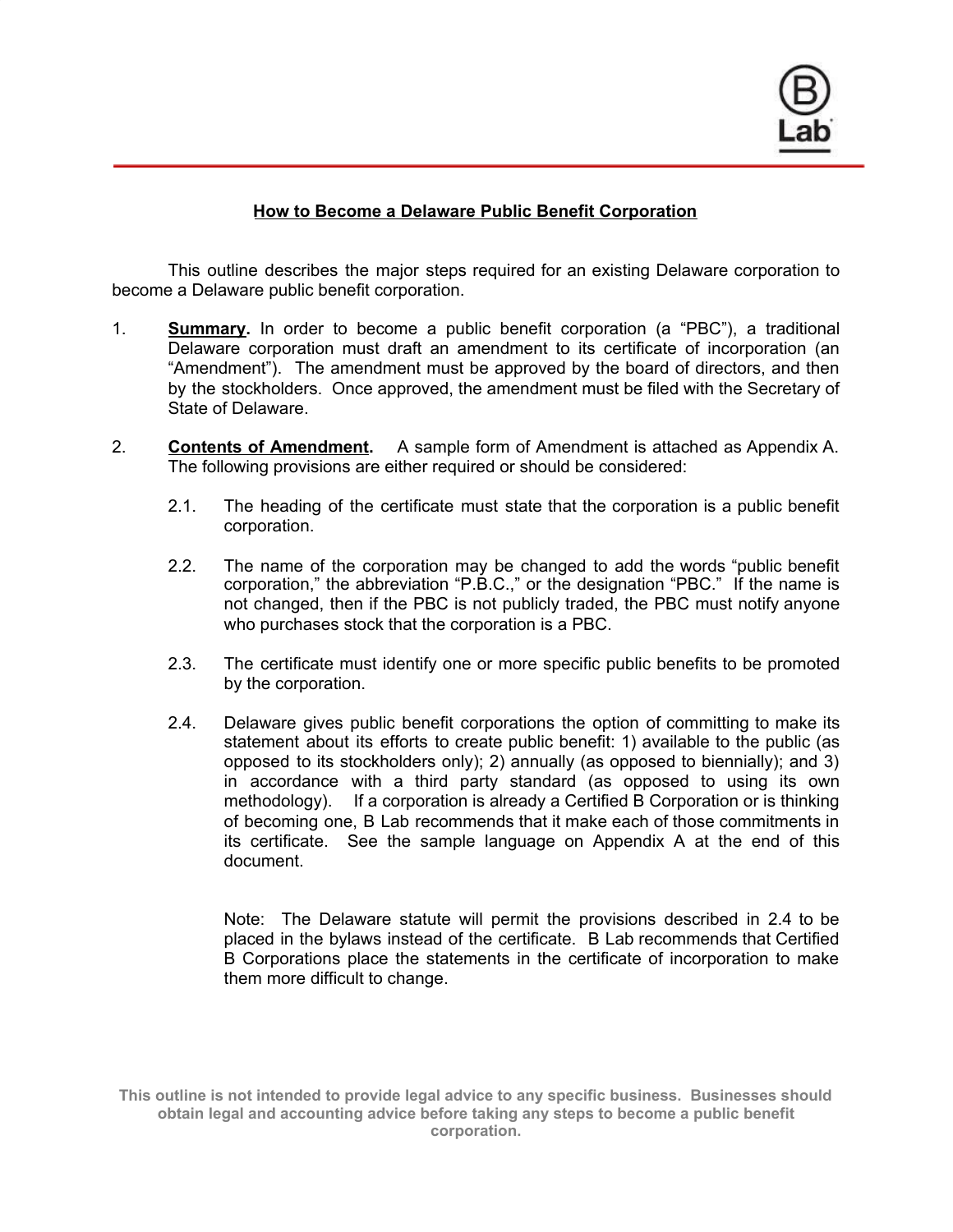- 3. **Board approval.** The board of directors must approve the Amendment and recommend that the amendment be submitted to the stockholders for approval. The certificate of incorporation and bylaws should be reviewed to determine the vote required.
- 4. **Stockholder approval.** The stockholders must approve the Amendment. The statute requires a majority affirmative vote of the outstanding shares of the corporation, unless the company's certification of incorporation dictates otherwise. The certificate of incorporation and bylaws should be reviewed to determine the vote required and whether any additional vote is required.
- 6. **File amendment.** After the board and stockholders approve the amendment, the Amendment must be prepared and filed with the Secretary of State.
- 7. **Print and issue new stock certificates.** The Delaware law requires that a stock certificate issued by a public benefit corporation note conspicuously that the corporation is a public benefit corporation. It is unclear whether that requirement applies to stock certificates issued before a corporation becomes a public benefit corporation. To avoid a later challenge by a person that acquires shares represented by a stock certificate without that notation, the corporation should consider printing new stock certificates with the required notation and issuing the new stock certificates to its existing stockholders.
- 8. **Name change.** If the PBC has adopted a new name, it should make the necessary changes to reflect the new name. The corporation should update, for example, bank accounts, business cards, intellectual property registrations, etc. There is no set timing for completion of these changes; however, a corporation should aim to complete them within a commercially reasonable time following the public benefit corporation election.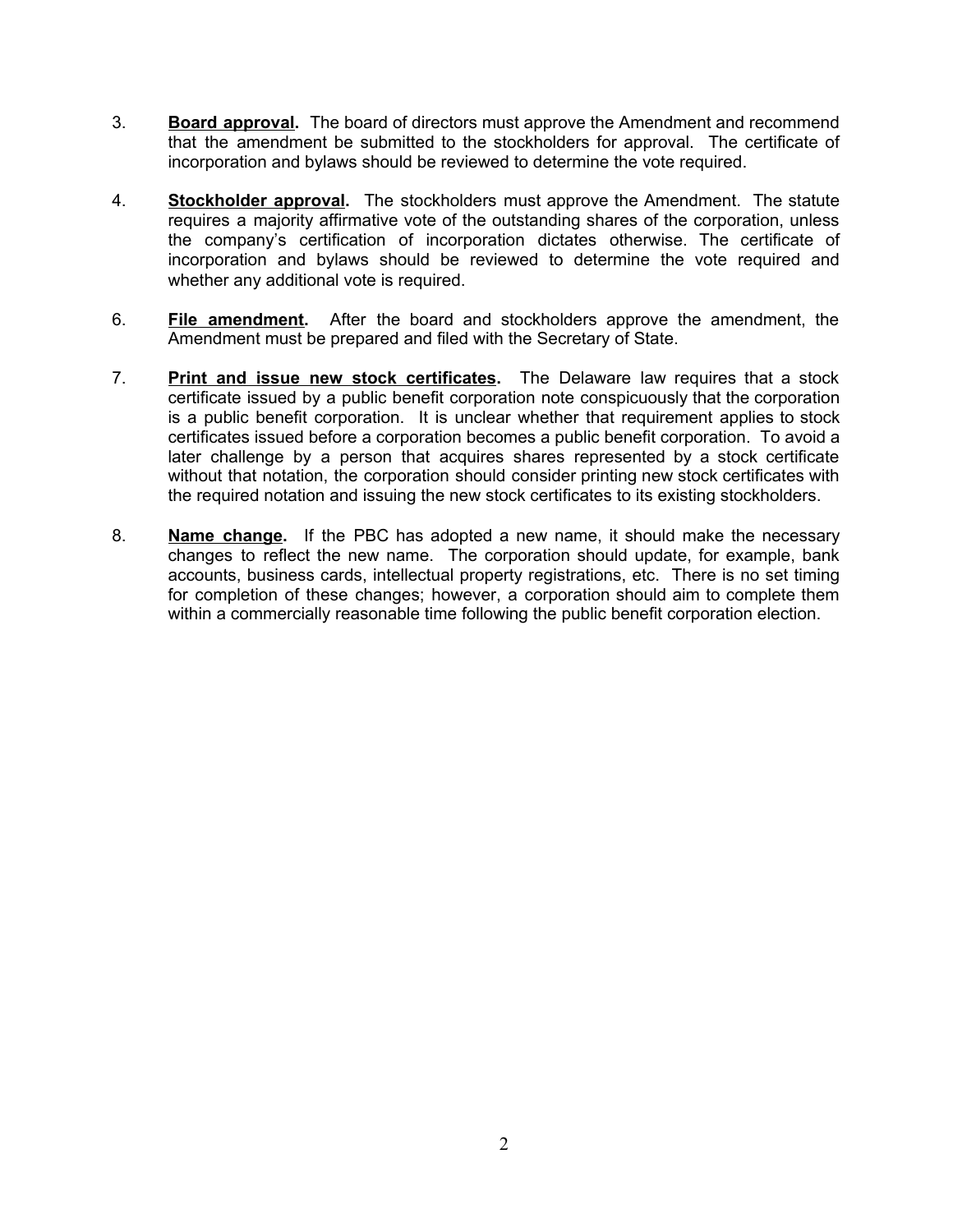# **Appendix A**

## **Sample language for certificates of incorporation**

#### Purpose clause:

- 1. *Purpose*. The purpose of the Corporation is to engage in any lawful act or activity for which a corporation may be organized under the Delaware General Corporation Law.
- 2. *Benefit Corporation*. The Corporation shall be a public benefit corporation as contemplated by subchapter XV of the Delaware General Corporation Law (the "DGCL"), or any successor provisions, that it is intended to operate in a responsible and sustainable manner and to produce a public benefit or benefit, and is to be managed in a manner that balances the stockholders pecuniary interests, the best interests of those materially affected by the corporation's conduct and the public benefit or benefits identified in this certificate of incorporation. Accordingly, it is intended that the business and operations of the Corporation create a material positive impact on society and the environment, taken as a whole. If the DGCL is amended to alter or further define the management and operation of public benefit corporations, then the corporation shall be managed and operated in accordance with the DGCL, as so amended.
- 3. *Purposes. As its specific purpose,* the corporation shall promote a positive effect (or reduce negative effects **[state affected persons, entities, communities or interests and effects constituting the corporation's specific public benefit(s), which may include (without limitation) effects of an artistic, charitable, cultural, economic, educational, environmental, literary, medical, religious, scientific or technological nature]**;furthermore, in order to advance the best interests of those materially affected by the corporation's conduct, it is intended that the business and operations of the Corporation create a material positive impact on society and the environment, taken as a whole.
- 4. *Third Party Standard.* The Corporation shall deliver its public benefit statement annually, make it available to the public on its website, or if it does not have a website, upon request, and prepare it in accordance with a third party standard applied consistently with any application of that standard in prior statements or accompanied by an explanation of the reasons for any inconsistent application. A third party standard means a credible standard for defining, reporting, and assessing a corporation's social and environmental performance that:
	- a. Assesses the effect of the business and its operations on all of the interests materially affected by the corporation's conduct;
	- b. Is developed by an organization that is not under the control of the corporation or its affiliates; and
	- c. Has information publicly available concerning:
		- i. The criteria and relative weighting the standard uses to assess the corporation's overall social and environmental performance;